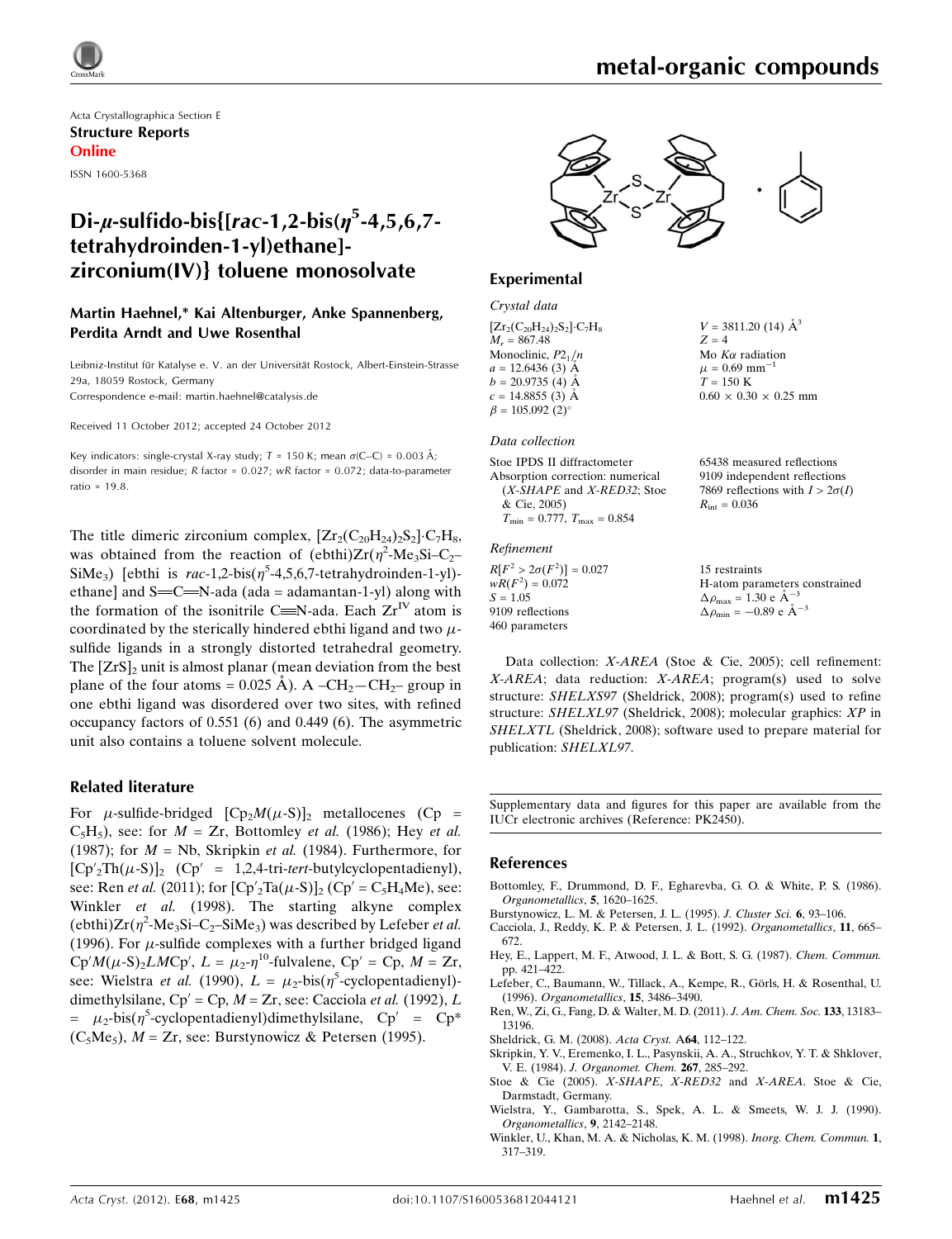### *Acta Cryst.* (2012). E**68**, m1425 [doi:10.1107/S1600536812044121]

## **Di-***µ***-sulfido-bis{[***rac***-1,2-bis(***η***<sup>5</sup> -4,5,6,7-tetrahydroinden-1-yl)ethane] zirconium(IV)} toluene monosolvate**

### **Martin Haehnel, Kai Altenburger, Anke Spannenberg, Perdita Arndt and Uwe Rosenthal**

### **S1. Comment**

The reaction of isothiocyanates with metallocene precursors  $L_2M(\eta^2-Me_3Si-C_2-SiMe_3)$  ( $L_2$  = ebthi, Cp<sub>2</sub>, Cp<sup>\*</sup><sub>2</sub>,  $M = Ti$ , Zr) was investigated with the aim of synthesizing new 4-membered hetero-metallacycles. In this reaction, a C—S bond cleavage occurred leading to two different products. In addition to a dimeric bis(*µ*-sulfido) bridged zirconium complex, the formation of the organic *N*-adamantyl-isocyanide was observed.

In the title compound each zirconium atom is coordinated by two sulfido and the chelating ebthi ligand (Fig. 1). The geometry at the zirconium centers is strongly distorted tetrahedral. The largest deviation from the ideal tetrahedral angle is observed for S1—Zr2—S2 angle with 89.27 (2)°. The  $[ZrS]_2$  unit is almost planar (mean deviation from the best plane: 0.025 Å); bond lengths and angles of the  $[Zrs]_2$  unit are comparable with those of  $[Cp_2Zr(\mu-S)]_2$  (Bottomley *et al.*, 1986) and Hey *et al.*, 1987). Angles between the planes defined by Zr1, S1, Zr2, S2 and each of the five-membered rings of the ebthi ligands are 31.67 (8)° and 28.28 (5)° (for the ligand coordinated to Zr2), 30.74 (5)° and 28.86 (9)° (for the ligand coordinated to Zr1), respectively. The asymmetric unit of the title compound also contains a toluene solvent molecule.

#### **S2. Experimental**

To a solution of 469 mg (0,892 mmol) of (ebthi)Zr(*η*<sup>2</sup>-Me<sub>3</sub>Si—C<sub>2</sub>—SiMe<sub>3</sub>) in 15 ml of *n*-hexane was added dropwise a solution of 172 mg (0,892 mmol) *N*-adamantylisothiocyanate in 10 ml of *n*-hexane. Instantly, the reaction mixture turned from green to dark red and a colourless solid precipitated. The reaction mixture was allowed to stand for 12 h. After filtration, the dark red solution was evaporated *in vacuo*. The precipitate was dissolved in 8 ml of toluene, filtered and stored at -40°C. After 7 days, the dark red crystalline product was filtered, washed with cold toluene and dried *in vacuo*. Yield: 79% (273 mg, 0.212 mmol). Crystals suitable for X-ray analysis were obtained from a saturated solution in toluene at  $-40^{\circ}$ C.

#### **S3. Refinement**

H atoms were placed in idealized positions with  $d(C-H) = 0.95 \text{ Å } (CH)$ , 0.99 Å  $(CH_2)$  and 0.98 Å  $(CH_3)$  and refined using a riding model with  $U_{iso}(H)$  fixed at 1.2  $U_{eq}(C)$  for CH, CH<sub>2</sub> and 1.5  $U_{eq}(C)$  for CH<sub>3</sub>. Atoms C25A, C26A and C25B, C26B are disordered over two sites with occupancies of 0.551 (6):0.449 (6). The SADI instruction was used to improve the geometry of this disordered part of the complex molecule. The largest diff. peak/hole (1.30/-0.89 e Å<sup>-3</sup>) were 0.58 Å from C26B and 0.36 Å from C25B, respectively. Additional difference map peaks of 0.97 and 0.89 e Å<sup>-3</sup> were consistent with disorder of atoms C17 and C18, but was not modelled owing to the low occupancy and comparatively poor definition of the minor component.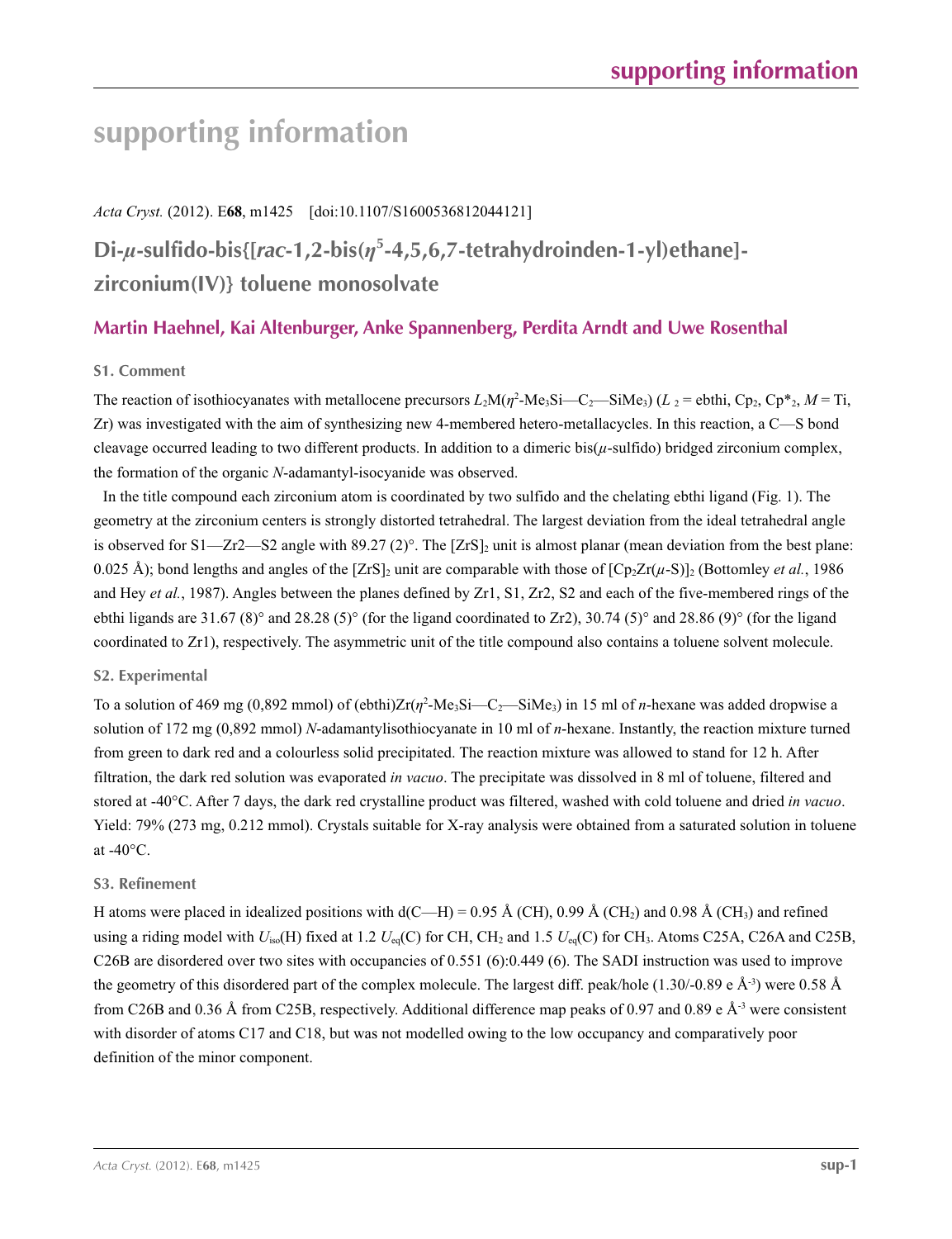



### **Figure 1**

The molecular structure of the title compound with 30% displacement ellipsoids. Hydrogen atoms are omitted for clarity. Minor disorder is indicated by open bonds.

**Di-***µ***-sulfido-bis{[***rac***-1,2-bis(***η***<sup>5</sup> -4,5,6,7-tetrahydroinden-1- yl)ethane]zirconium(IV)} toluene monosolvate** 

| $F(000) = 1800$                        |
|----------------------------------------|
| $D_x = 1.512$ Mg m <sup>-3</sup>       |
| Mo Ka radiation, $\lambda = 0.71073$ Å |
| Cell parameters from 15221 reflections |
| $\theta$ = 1.7–28.4°                   |
| $\mu = 0.69$ mm <sup>-1</sup>          |
| $T = 150 \text{ K}$                    |
| Prism, red                             |
| $0.60 \times 0.30 \times 0.25$ mm      |
|                                        |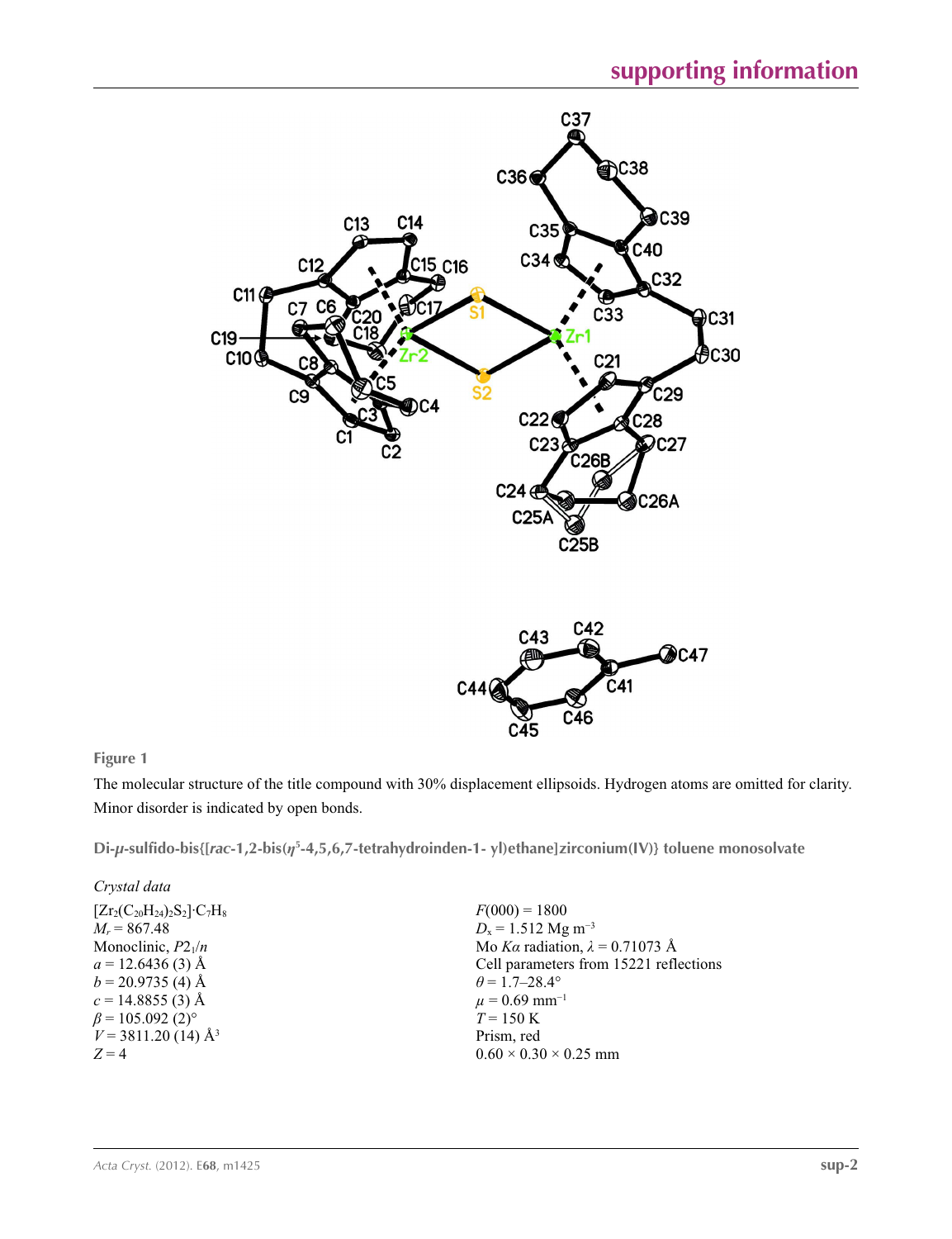*Data collection*

| Stoe IPDS II                                    | 65438 measured reflections                                              |
|-------------------------------------------------|-------------------------------------------------------------------------|
| diffractometer                                  | 9109 independent reflections                                            |
| Radiation source: fine-focus sealed tube        | 7869 reflections with $I > 2\sigma(I)$                                  |
| Graphite monochromator                          | $R_{\text{int}} = 0.036$                                                |
| $\omega$ scans                                  | $\theta_{\text{max}} = 27.9^{\circ}, \theta_{\text{min}} = 1.7^{\circ}$ |
| Absorption correction: numerical                | $h = -16 \rightarrow 16$                                                |
| $(X-SHAPE$ and $X-RED32$ ; Stoe & Cie, 2005)    | $k = -27 \rightarrow 27$                                                |
| $T_{\min} = 0.777$ , $T_{\max} = 0.854$         | $l = -19 \rightarrow 19$                                                |
| Refinement                                      |                                                                         |
| Refinement on $F^2$                             | Secondary atom site location: difference Fourier                        |
| Least-squares matrix: full                      | map                                                                     |
| $R[F^2 > 2\sigma(F^2)] = 0.027$                 | Hydrogen site location: inferred from                                   |
| $wR(F^2) = 0.072$                               | neighbouring sites                                                      |
| $S = 1.05$                                      | H-atom parameters constrained                                           |
| 9109 reflections                                | $w = 1/[\sigma^2(F_0^2) + (0.045P)^2 + 1.0943P]$                        |
| 460 parameters                                  | where $P = (F_o^2 + 2F_c^2)/3$                                          |
| 15 restraints                                   | $(\Delta/\sigma)_{\text{max}} = 0.001$                                  |
| Primary atom site location: structure-invariant | $\Delta \rho_{\text{max}} = 1.30 \text{ e A}^{-3}$                      |
| direct methods                                  | $\Delta\rho_{\rm min} = -0.89$ e Å <sup>-3</sup>                        |

### *Special details*

**Geometry**. All e.s.d.'s (except the e.s.d. in the dihedral angle between two l.s. planes) are estimated using the full covariance matrix. The cell e.s.d.'s are taken into account individually in the estimation of e.s.d.'s in distances, angles and torsion angles; correlations between e.s.d.'s in cell parameters are only used when they are defined by crystal symmetry. An approximate (isotropic) treatment of cell e.s.d.'s is used for estimating e.s.d.'s involving l.s. planes.

**Refinement**. Refinement of  $F^2$  against ALL reflections. The weighted *R*-factor  $wR$  and goodness of fit *S* are based on  $F^2$ , conventional *R*-factors *R* are based on *F*, with *F* set to zero for negative  $F^2$ . The threshold expression of  $F^2 > \sigma(F^2)$  is used only for calculating *R*-factors(gt) *etc*. and is not relevant to the choice of reflections for refinement. *R*-factors based on *F*<sup>2</sup> are statistically about twice as large as those based on *F*, and *R*- factors based on ALL data will be even larger.

*Fractional atomic coordinates and isotropic or equivalent isotropic displacement parameters (Å2 )*

|                  | $\mathcal{X}$ | у           | z           | $U_{\rm iso}*/U_{\rm eq}$ | Occ. (2) |
|------------------|---------------|-------------|-------------|---------------------------|----------|
| C <sub>25A</sub> | 0.2121(3)     | 0.1623(2)   | 0.4520(3)   | $0.0404(12)*$             | 0.551(6) |
| H25A             | 0.2280        | 0.2037      | 0.4848      | $0.049*$                  | 0.551(6) |
| H25B             | 0.1732        | 0.1717      | 0.3866      | $0.049*$                  | 0.551(6) |
| C26A             | 0.1337(4)     | 0.12520(15) | 0.4955(3)   | $0.0382(12)^*$            | 0.551(6) |
| H26A             | 0.1699        | 0.1137      | 0.5608      | $0.046*$                  | 0.551(6) |
| H26B             | 0.0676        | 0.1508      | 0.4943      | $0.046*$                  | 0.551(6) |
| C25B             | 0.2419(3)     | 0.1579(3)   | 0.5029(3)   | $0.0382(14)^*$            | 0.449(6) |
| H25C             | 0.2474        | 0.2049      | 0.5075      | $0.046*$                  | 0.449(6) |
| H25D             | 0.2546        | 0.1397      | 0.5661      | $0.046*$                  | 0.449(6) |
| C26B             | 0.1309(4)     | 0.13715(14) | 0.4406(4)   | $0.0396(15)^*$            | 0.449(6) |
| H26C             | 0.1264        | 0.1520      | 0.3766      | $0.048*$                  | 0.449(6) |
| H26D             | 0.0731        | 0.1598      | 0.4618      | $0.048*$                  | 0.449(6) |
| C <sub>1</sub>   | 0.50936(16)   | 0.19785(9)  | 0.22541(14) | 0.0230(4)                 |          |
| H1               | 0.4687        | 0.2364      | 0.2199      | $0.028*$                  |          |
| C <sub>2</sub>   | 0.52098(16)   | 0.15239(9)  | 0.29785(13) | 0.0225(4)                 |          |
| H <sub>2</sub>   | 0.4900        | 0.1554      | 0.3494      | $0.027*$                  |          |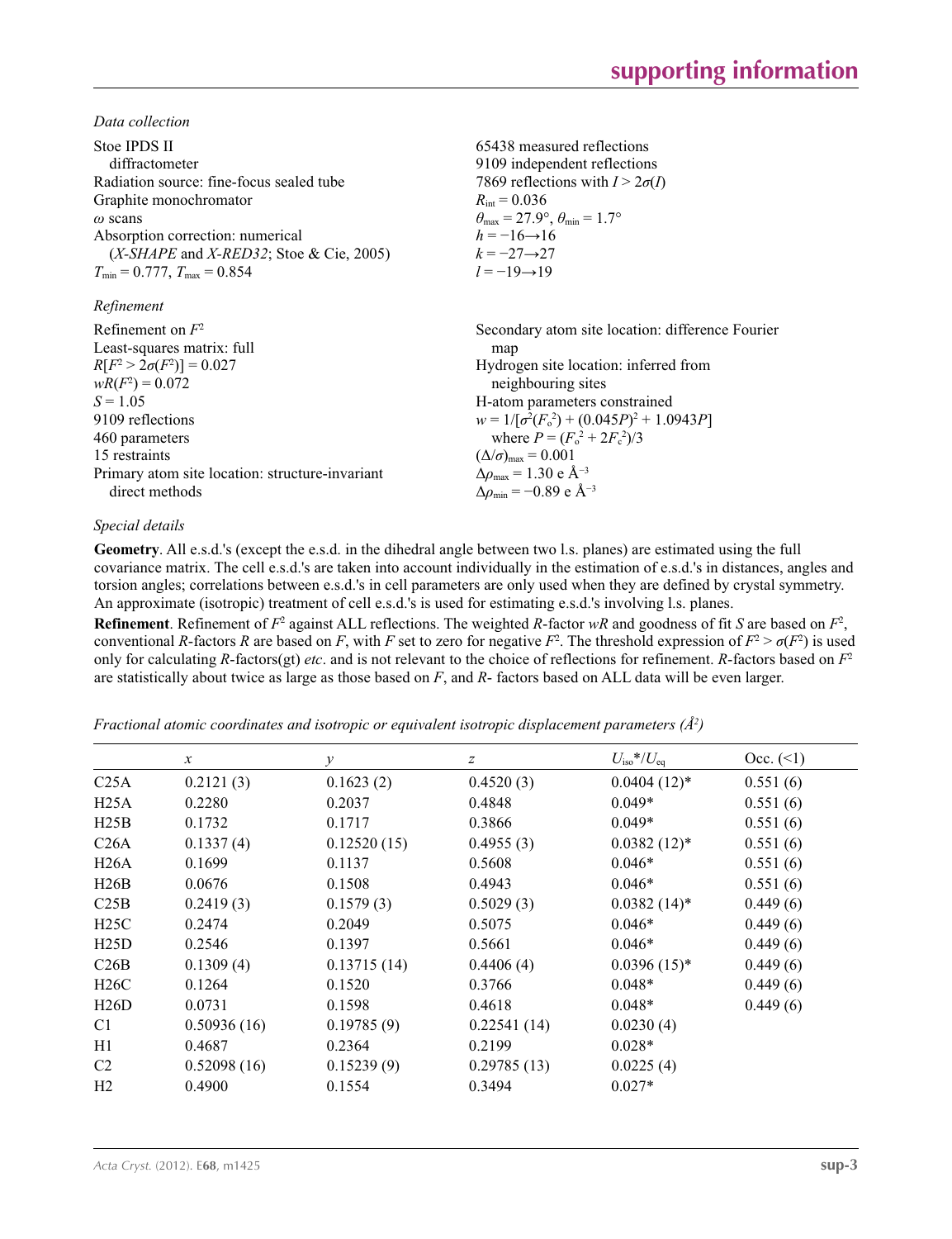| C <sub>3</sub>    | 0.58632(15) | 0.10219(9)     | 0.28007(12)    | 0.0202(4) |          |
|-------------------|-------------|----------------|----------------|-----------|----------|
| C4                | 0.63471(16) | 0.04717(10)    | 0.34053(13)    | 0.0250(4) |          |
| H <sub>4</sub> A  | 0.5827      | 0.0110         | 0.3288         | $0.030*$  |          |
| H4B               | 0.6486      | 0.0595         | 0.4068         | $0.030*$  |          |
| C <sub>5</sub>    | 0.74167(18) | 0.02721(11)    | 0.31970(15)    | 0.0310(4) |          |
| H <sub>5</sub> A  | 0.7700      | $-0.0119$      | 0.3551         | $0.037*$  |          |
| H5B               | 0.7969      | 0.0613         | 0.3395         | $0.037*$  |          |
| C6                | 0.72301(18) | 0.01473(10)    | 0.21574(15)    | 0.0286(4) |          |
| H <sub>6</sub> A  | 0.6648      | $-0.0178$      | 0.1958         | $0.034*$  |          |
| H <sub>6</sub> B  | 0.7911      | $-0.0026$      | 0.2041         | $0.034*$  |          |
| C7                | 0.68978(16) | 0.07526(9)     | 0.15759(13)    | 0.0224(4) |          |
| H7A               | 0.7562      | 0.1004         | 0.1579         | $0.027*$  |          |
| H7B               | 0.6543      | 0.0632         | 0.0924         | $0.027*$  |          |
| C8                | 0.61232(15) | 0.11573(9)     | 0.19452(13)    | 0.0190(3) |          |
| C9                | 0.56845(15) | 0.17622(9)     | 0.16281(13)    | 0.0207(4) |          |
| C10               | 0.58321(16) | 0.21113(9)     | 0.07888(13)    | 0.0237(4) |          |
| H10A              | 0.6624      | 0.2165         | 0.0844         | $0.028*$  |          |
| H10B              | 0.5503      | 0.2541         | 0.0767         | $0.028*$  |          |
| C11               | 0.53012(16) | 0.17568(9)     | $-0.01194(13)$ | 0.0238(4) |          |
| H11A              | 0.5184      | 0.2058         | $-0.0649$      | $0.029*$  |          |
| H11B              | 0.5800      | 0.1416         | $-0.0220$      | $0.029*$  |          |
| C12               | 0.42250(15) | 0.14693(9)     | $-0.00862(12)$ | 0.0198(3) |          |
| C13               | 0.39478(16) | 0.08163(9)     | $-0.01703(12)$ | 0.0199(3) |          |
| H13               | 0.4421      | 0.0479         | $-0.0241$      | $0.024*$  |          |
| C14               | 0.28447(16) | 0.07491(9)     | $-0.01315(12)$ | 0.0204(3) |          |
| H14               | 0.2451      | 0.0360         | $-0.0173$      | $0.025*$  |          |
| C15               | 0.24360(15) | 0.13585(9)     | $-0.00212(12)$ | 0.0202(3) |          |
| C16               | 0.12816(16) | 0.15500(10)    | $-0.00663(14)$ | 0.0245(4) |          |
| H16A              | 0.1131      | 0.1472         | 0.0545         | $0.029*$  |          |
| H16B              | 0.0769      | 0.1286         | $-0.0536$      | $0.029*$  |          |
| C17               | 0.10925(19) | 0.22487(10)    | $-0.03208(18)$ | 0.0351(5) |          |
| H17A              | 0.1057      | 0.2307         | $-0.0988$      | $0.042*$  |          |
| H17B              | 0.0382      | 0.2385         | $-0.0221$      | $0.042*$  |          |
| C18               | 0.19963(19) | 0.26570(11)    | 0.02570(18)    | 0.0361(5) |          |
| <b>H18A</b>       | 0.2048      | 0.2584         | 0.0924         | $0.043*$  |          |
| H18B              | 0.1813      | 0.3112         | 0.0120         | $0.043*$  |          |
| C19               | 0.31256(18) | 0.25125(9)     | 0.00682(15)    | 0.0267(4) |          |
| H <sub>19</sub> A | 0.3155      | 0.2705         | $-0.0532$      | $0.032*$  |          |
| H19B              | 0.3717      | 0.2704         | 0.0565         | $0.032*$  |          |
| C20               | 0.32987(16) | 0.18022(9)     | 0.00388(12)    | 0.0198(3) |          |
| C21               | 0.32446(17) | $-0.04410(10)$ | 0.40258(13)    | 0.0247(4) |          |
| H21               | 0.3561      | $-0.0838$      | 0.3931         | $0.030*$  |          |
| C22               | 0.37861(17) | 0.01546(10)    | 0.41415(13)    | 0.0257(4) |          |
| H22               | 0.4526      | 0.0227         | 0.4137         | $0.031*$  |          |
| C <sub>23</sub>   | 0.30386(17) | 0.06192(10)    | 0.42636(13)    | 0.0243(4) |          |
| C <sub>24</sub>   | 0.3222(2)   | 0.13084(11)    | 0.45239(15)    | 0.0367(5) |          |
| H24A              | 0.3552      | 0.1528         | 0.4075         | $0.044*$  | 0.551(6) |
| H24B              | 0.3733      | 0.1345         | 0.5151         | $0.044*$  | 0.551(6) |
|                   |             |                |                |           |          |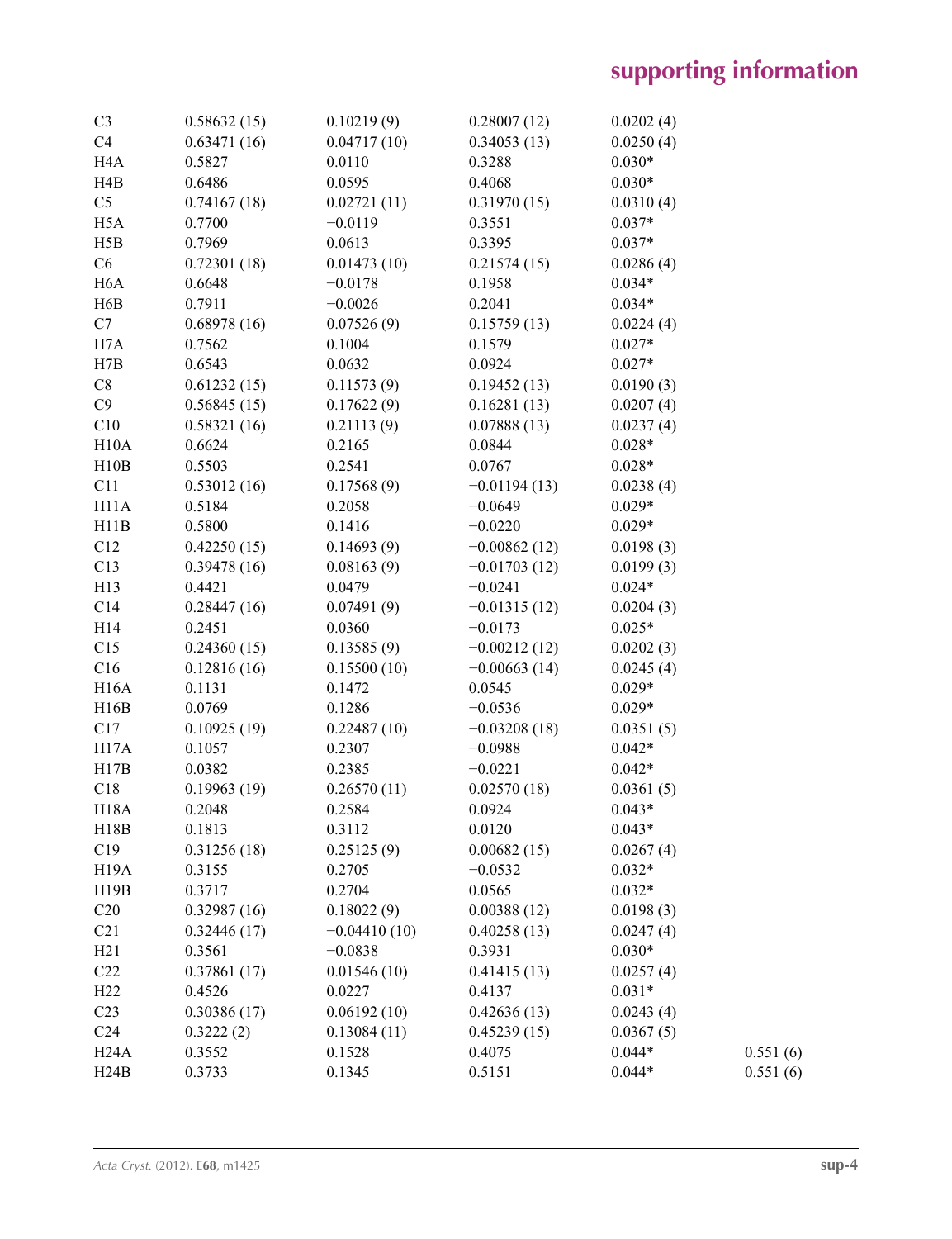| H24C              | 0.3168      | 0.1560         | 0.3951      | $0.044*$  | 0.449(6) |
|-------------------|-------------|----------------|-------------|-----------|----------|
| H24D              | 0.3975      | 0.1360         | 0.4926      | $0.044*$  | 0.449(6) |
| C27               | 0.10359(19) | 0.06559(10)    | 0.43584(15) | 0.0321(5) |          |
| H27A              | 0.0630      | 0.0361         | 0.4666      | $0.038*$  | 0.551(6) |
| H27B              | 0.0542      | 0.0777         | 0.3750      | $0.038*$  | 0.551(6) |
| H27C              | 0.0891      | 0.0512         | 0.4949      | $0.038*$  | 0.449(6) |
| H27D              | 0.0378      | 0.0569         | 0.3844      | $0.038*$  | 0.449(6) |
| C28               | 0.20182(16) | 0.03123(9)     | 0.41942(13) | 0.0222(4) |          |
| C29               | 0.21537(16) | $-0.03484(9)$  | 0.40748(13) | 0.0221(4) |          |
| C30               | 0.12928(18) | $-0.08483(10)$ | 0.40185(15) | 0.0291(4) |          |
| H <sub>30</sub> A | 0.1059      | $-0.0849$      | 0.4604      | $0.035*$  |          |
| H30B              | 0.1606      | $-0.1273$      | 0.3949      | $0.035*$  |          |
| C31               | 0.02935(17) | $-0.07298(10)$ | 0.31952(15) | 0.0287(4) |          |
| H31A              | $-0.0139$   | $-0.1127$      | 0.3049      | $0.034*$  |          |
| H31B              | $-0.0178$   | $-0.0400$      | 0.3368      | $0.034*$  |          |
| C32               | 0.06350(16) | $-0.05142(9)$  | 0.23489(13) | 0.0224(4) |          |
| C33               | 0.03826(15) | 0.00736(9)     | 0.18818(14) | 0.0225(4) |          |
| H33               | $-0.0015$   | 0.0413         | 0.2061      | $0.027*$  |          |
| C34               | 0.08243(15) | 0.00712(9)     | 0.10987(13) | 0.0208(4) |          |
| H34               | 0.0773      | 0.0408         | 0.0664      | $0.025*$  |          |
| C35               | 0.13508(15) | $-0.05170(9)$  | 0.10778(13) | 0.0195(3) |          |
| C36               | 0.18216(16) | $-0.07917(9)$  | 0.03361(13) | 0.0226(4) |          |
| H <sub>36</sub> A | 0.2589      | $-0.0648$      | 0.0435      | $0.027*$  |          |
| H36B              | 0.1398      | $-0.0638$      | $-0.0281$   | $0.027*$  |          |
| C37               | 0.17838(18) | $-0.15160(10)$ | 0.03607(15) | 0.0284(4) |          |
| H37A              | 0.1014      | $-0.1662$      | 0.0156      | $0.034*$  |          |
| H37B              | 0.2183      | $-0.1693$      | $-0.0073$   | $0.034*$  |          |
| C38               | 0.2300(2)   | $-0.17573(10)$ | 0.13383(16) | 0.0327(5) |          |
| H38A              | 0.3054      | $-0.1588$      | 0.1555      | $0.039*$  |          |
| <b>H38B</b>       | 0.2346      | $-0.2228$      | 0.1328      | $0.039*$  |          |
| C39               | 0.16376(18) | $-0.15550(9)$  | 0.20201(15) | 0.0279(4) |          |
| H <sub>39</sub> A | 0.0989      | $-0.1835$      | 0.1938      | $0.033*$  |          |
| H39B              | 0.2094      | $-0.1608$      | 0.2666      | $0.033*$  |          |
| C40               | 0.12679(15) | $-0.08734(9)$  | 0.18699(13) | 0.0207(3) |          |
| C <sub>41</sub>   | 0.33335(17) | 0.19999(10)    | 0.74341(14) | 0.0279(4) |          |
| C42               | 0.4157(2)   | 0.16460(13)    | 0.72132(17) | 0.0386(5) |          |
| H42               | 0.4100      | 0.1195         | 0.7181      | $0.046*$  |          |
| C43               | 0.5059(2)   | 0.19406(17)    | 0.7039(2)   | 0.0524(7) |          |
| H43               | 0.5611      | 0.1691         | 0.6879      | $0.063*$  |          |
| C44               | 0.5164(2)   | 0.25879(17)    | 0.7095(2)   | 0.0562(8) |          |
| H44               | 0.5785      | 0.2789         | 0.6974      | $0.067*$  |          |
| C45               | 0.4366(3)   | 0.29465(14)    | 0.7328(2)   | 0.0530(7) |          |
| H45               | 0.4441      | 0.3397         | 0.7374      | $0.064*$  |          |
| C46               | 0.3448(2)   | 0.26551(11)    | 0.74982(17) | 0.0373(5) |          |
| H46               | 0.2900      | 0.2907         | 0.7658      | $0.045*$  |          |
| C47               | 0.23410(19) | 0.16771(12)    | 0.75869(16) | 0.0353(5) |          |
| <b>H47A</b>       | 0.2554      | 0.1405         | 0.8140      | $0.053*$  |          |
| H47B              | 0.2001      | 0.1415         | 0.7043      | $0.053*$  |          |
|                   |             |                |             |           |          |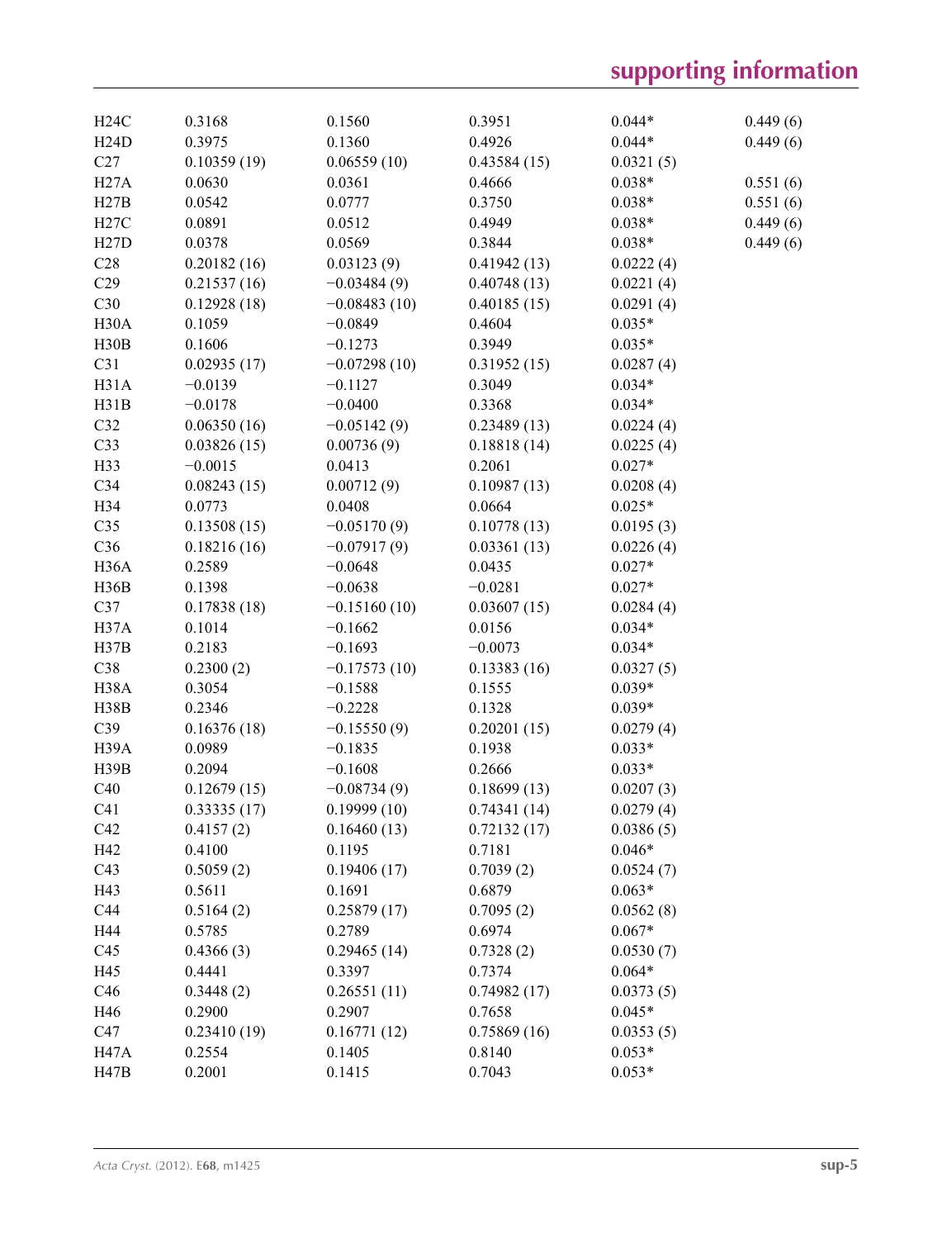| H47C | 0.1817       | 0.1999        | 0.7678       | $0.053*$   |
|------|--------------|---------------|--------------|------------|
| -S1  | 0.39577(4)   | $-0.00729(2)$ | 0.19018(3)   | 0.01783(9) |
| -S2  | 0.24917(4)   | 0.12761(2)    | 0.22003(3)   | 0.01908(9) |
| Zr1  | 0.239232(13) | 0.013567(8)   | 0.256989(11) | 0.01540(5) |
| Zr2  | 0.400064(14) | 0.106505(8)   | 0.147091(11) | 0.01518(5) |

*Atomic displacement parameters (Å2 )*

|                 | $U^{11}$   | $U^{22}$   | $U^{33}$   | $U^{12}$      | $U^{13}$   | $U^{23}$     |
|-----------------|------------|------------|------------|---------------|------------|--------------|
| C1              | 0.0213(9)  | 0.0203(8)  | 0.0276(9)  | $-0.0034(7)$  | 0.0067(7)  | $-0.0073(7)$ |
| C2              | 0.0213(9)  | 0.0272(9)  | 0.0198(8)  | $-0.0051(7)$  | 0.0067(7)  | $-0.0069(7)$ |
| C <sub>3</sub>  | 0.0182(9)  | 0.0257(9)  | 0.0160(8)  | $-0.0038(7)$  | 0.0035(7)  | $-0.0030(7)$ |
| C4              | 0.0221(9)  | 0.0334(10) | 0.0176(8)  | $-0.0009(8)$  | 0.0017(7)  | 0.0032(8)    |
| C <sub>5</sub>  | 0.0238(10) | 0.0404(12) | 0.0263(10) | 0.0041(9)     | 0.0021(8)  | 0.0046(9)    |
| C6              | 0.0273(10) | 0.0309(10) | 0.0279(10) | 0.0062(8)     | 0.0077(8)  | 0.0009(8)    |
| C7              | 0.0205(9)  | 0.0255(9)  | 0.0226(9)  | $-0.0003(7)$  | 0.0080(7)  | $-0.0007(7)$ |
| $\rm{C}8$       | 0.0164(8)  | 0.0218(8)  | 0.0186(8)  | $-0.0037(6)$  | 0.0045(7)  | $-0.0026(7)$ |
| C9              | 0.0194(9)  | 0.0199(8)  | 0.0225(9)  | $-0.0041(7)$  | 0.0052(7)  | $-0.0033(7)$ |
| C10             | 0.0223(9)  | 0.0231(9)  | 0.0268(9)  | $-0.0047(7)$  | 0.0082(8)  | 0.0019(7)    |
| C11             | 0.0245(10) | 0.0261(9)  | 0.0227(9)  | $-0.0017(7)$  | 0.0096(7)  | 0.0034(7)    |
| C12             | 0.0234(9)  | 0.0206(8)  | 0.0155(8)  | $-0.0001(7)$  | 0.0051(7)  | 0.0018(6)    |
| C13             | 0.0245(9)  | 0.0190(8)  | 0.0161(8)  | 0.0020(7)     | 0.0050(7)  | $-0.0007(7)$ |
| C14             | 0.0246(9)  | 0.0191(8)  | 0.0169(8)  | $-0.0022(7)$  | 0.0042(7)  | 0.0003(7)    |
| C15             | 0.0212(9)  | 0.0224(9)  | 0.0161(8)  | 0.0007(7)     | 0.0030(7)  | 0.0027(7)    |
| C16             | 0.0196(9)  | 0.0282(9)  | 0.0245(9)  | 0.0020(7)     | 0.0034(7)  | 0.0041(8)    |
| C17             | 0.0293(11) | 0.0288(10) | 0.0476(13) | 0.0062(9)     | 0.0107(10) | 0.0095(10)   |
| C18             | 0.0331(12) | 0.0261(10) | 0.0484(14) | 0.0049(9)     | 0.0092(10) | $-0.0019(9)$ |
| C19             | 0.0316(11) | 0.0174(8)  | 0.0293(10) | 0.0015(8)     | 0.0050(8)  | 0.0008(7)    |
| C20             | 0.0229(9)  | 0.0196(8)  | 0.0164(8)  | 0.0005(7)     | 0.0042(7)  | 0.0012(6)    |
| C21             | 0.0264(10) | 0.0300(10) | 0.0181(8)  | 0.0077(8)     | 0.0065(7)  | 0.0063(7)    |
| C22             | 0.0198(9)  | 0.0392(11) | 0.0167(8)  | $-0.0012(8)$  | 0.0023(7)  | 0.0029(8)    |
| C23             | 0.0301(10) | 0.0283(10) | 0.0141(8)  | $-0.0036(8)$  | 0.0050(7)  | $-0.0008(7)$ |
| C <sub>24</sub> | 0.0554(15) | 0.0327(11) | 0.0228(10) | $-0.0155(10)$ | 0.0119(10) | $-0.0081(9)$ |
| C27             | 0.0333(11) | 0.0382(11) | 0.0277(10) | 0.0095(9)     | 0.0134(9)  | $-0.0009(9)$ |
| C28             | 0.0247(9)  | 0.0264(9)  | 0.0165(8)  | 0.0025(7)     | 0.0071(7)  | 0.0016(7)    |
| C29             | 0.0250(10) | 0.0249(9)  | 0.0171(8)  | 0.0010(7)     | 0.0067(7)  | 0.0043(7)    |
| C30             | 0.0352(11) | 0.0286(10) | 0.0269(10) | $-0.0061(9)$  | 0.0142(9)  | 0.0051(8)    |
| C31             | 0.0256(10) | 0.0333(11) | 0.0312(10) | $-0.0083(8)$  | 0.0145(8)  | $-0.0016(8)$ |
| C32             | 0.0174(9)  | 0.0254(9)  | 0.0248(9)  | $-0.0037(7)$  | 0.0059(7)  | $-0.0018(7)$ |
| C33             | 0.0172(9)  | 0.0248(9)  | 0.0243(9)  | 0.0005(7)     | 0.0035(7)  | $-0.0034(7)$ |
| C <sub>34</sub> | 0.0182(9)  | 0.0207(8)  | 0.0206(8)  | 0.0000(7)     | 0.0000(7)  | 0.0002(7)    |
| C35             | 0.0160(8)  | 0.0207(8)  | 0.0200(8)  | $-0.0031(6)$  | 0.0017(7)  | $-0.0016(7)$ |
| C36             | 0.0209(9)  | 0.0267(9)  | 0.0196(8)  | $-0.0022(7)$  | 0.0040(7)  | $-0.0034(7)$ |
| C37             | 0.0307(11) | 0.0247(9)  | 0.0326(10) | $-0.0046(8)$  | 0.0134(9)  | $-0.0089(8)$ |
| C38             | 0.0362(12) | 0.0222(9)  | 0.0417(12) | 0.0058(8)     | 0.0134(10) | 0.0003(9)    |
| C39             | 0.0335(11) | 0.0201(9)  | 0.0304(10) | $-0.0007(8)$  | 0.0087(9)  | 0.0022(8)    |
| C40             | 0.0178(8)  | 0.0209(8)  | 0.0230(9)  | $-0.0040(7)$  | 0.0044(7)  | $-0.0008(7)$ |
| C41             | 0.0255(10) | 0.0341(11) | 0.0212(9)  | $-0.0011(8)$  | 0.0009(7)  | 0.0035(8)    |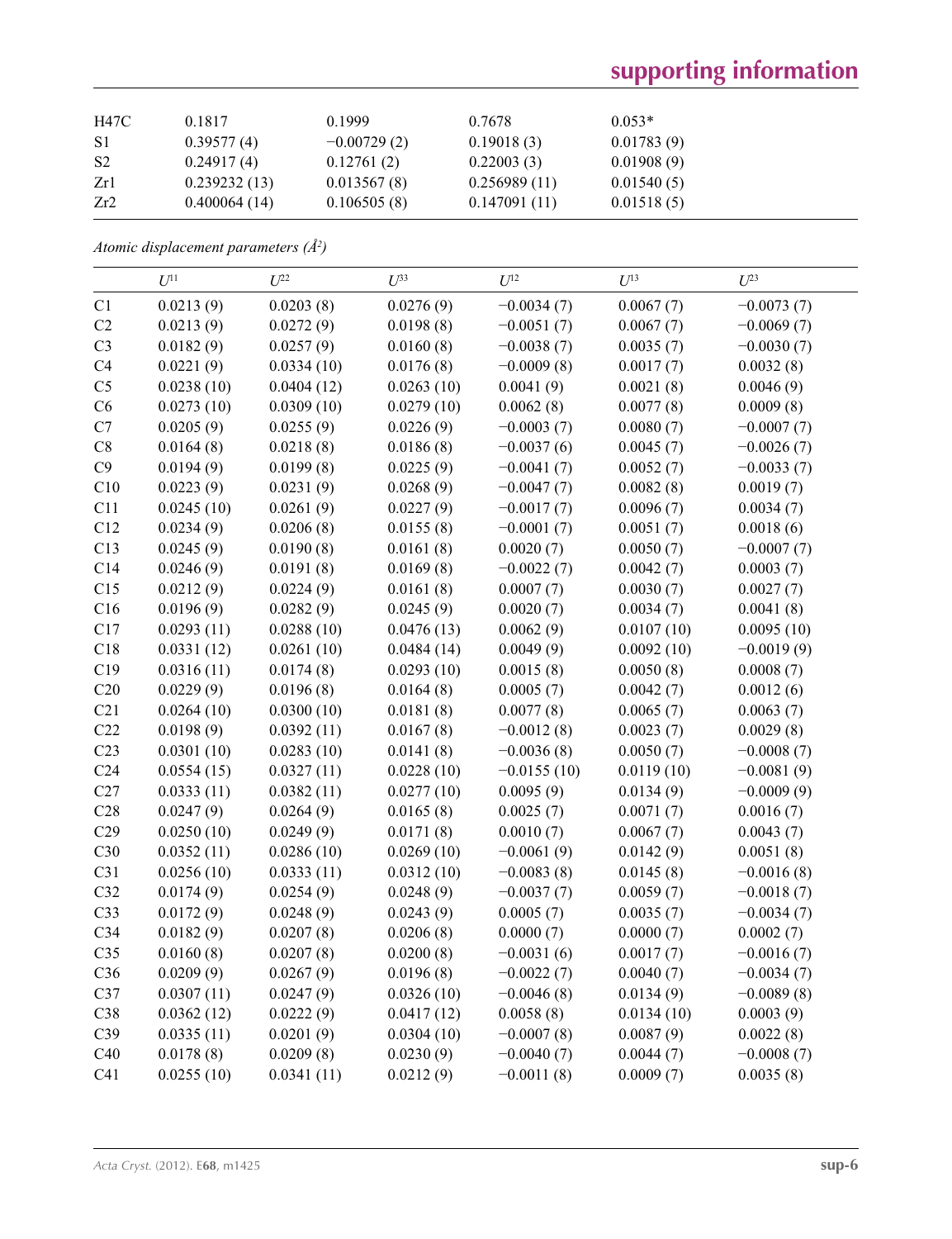| C42            | 0.0326(12) | 0.0429(13)  | 0.0388(12) | $-0.0003(10)$ | 0.0068(10)    | $-0.0076(10)$ |
|----------------|------------|-------------|------------|---------------|---------------|---------------|
| C43            | 0.0313(13) | 0.079(2)    | 0.0486(15) | $-0.0056(13)$ | 0.0139(12)    | $-0.0165(15)$ |
| C44            | 0.0338(14) | 0.083(2)    | 0.0502(16) | $-0.0235(14)$ | 0.0073(12)    | 0.0054(15)    |
| C45            | 0.0510(17) | 0.0402(14)  | 0.0564(17) | $-0.0174(12)$ | $-0.0062(13)$ | 0.0109(12)    |
| C46            | 0.0334(12) | 0.0328(11)  | 0.0392(12) | 0.0031(9)     | $-0.0021(10)$ | 0.0032(9)     |
| C47            | 0.0323(12) | 0.0446(13)  | 0.0289(11) | $-0.0055(10)$ | 0.0080(9)     | 0.0020(9)     |
| S <sub>1</sub> | 0.0170(2)  | 0.01675(19) | 0.0200(2)  | 0.00062(15)   | 0.00529(16)   | 0.00071(15)   |
| S <sub>2</sub> | 0.0206(2)  | 0.0177(2)   | 0.0203(2)  | 0.00193(16)   | 0.00786(17)   | 0.00083(16)   |
| Zr1            | 0.01483(9) | 0.01683(8)  | 0.01446(8) | $-0.00059(6)$ | 0.00366(6)    | 0.00105(6)    |
| Zr2            | 0.01572(9) | 0.01542(8)  | 0.01456(8) | $-0.00112(6)$ | 0.00423(6)    | $-0.00050(6)$ |
|                |            |             |            |               |               |               |

## *Geometric parameters (Å, º)*

| $C25A - C26A$ | 1.531(2)   | $C21 - C29$  | 1.413(3)    |
|---------------|------------|--------------|-------------|
| $C25A - C24$  | 1.539(2)   | $C21 - Zr1$  | 2.4707 (19) |
| $C25A - H25A$ | 0.9900     | $C21 - H21$  | 0.9500      |
| $C25A - H25B$ | 0.9900     | $C22-C23$    | 1.402(3)    |
| $C26A - C27$  | 1.523(2)   | $C22 - Zr1$  | 2.5363 (19) |
| $C26A - H26A$ | 0.9900     | $C22 - H22$  | 0.9500      |
| $C26A - H26B$ | 0.9900     | $C23-C28$    | 1.421(3)    |
| $C25B - C24$  | 1.522(2)   | $C23-C24$    | 1.499(3)    |
| $C25B - C26B$ | 1.531(2)   | $C23 - Zr1$  | 2.6419(18)  |
| $C25B - H25C$ | 0.9900     | $C24 - H24A$ | 0.9900      |
| $C25B - H25D$ | 0.9900     | $C24 - H24B$ | 0.9900      |
| $C26B - C27$  | 1.537(2)   | C24-H24C     | 0.9900      |
| $C26B - H26C$ | 0.9900     | $C24 - H24D$ | 0.9900      |
| $C26B - H26D$ | 0.9900     | $C27-C28$    | 1.510(3)    |
| $C1 - C9$     | 1.412(3)   | $C27 - H27A$ | 0.9900      |
| $C1-C2$       | 1.418(3)   | $C27 - H27B$ | 0.9900      |
| $C1 - Zr2$    | 2.4699(18) | C27-H27C     | 0.9900      |
| $Cl-H1$       | 0.9500     | $C27 - H27D$ | 0.9900      |
| $C2-C3$       | 1.405(3)   | $C28 - C29$  | 1.413(3)    |
| $C2 - Zr2$    | 2.5521(18) | $C28 - Zr1$  | 2.6081(18)  |
| $C2-H2$       | 0.9500     | $C29 - C30$  | 1.498(3)    |
| $C3-C8$       | 1.424(2)   | $C29 - Zr1$  | 2.5479(18)  |
| $C3-C4$       | 1.493(3)   | $C30-C31$    | 1.534(3)    |
| $C3 - Zr2$    | 2.6542(18) | C30-H30A     | 0.9900      |
| $C4 - C5$     | 1.523(3)   | C30-H30B     | 0.9900      |
| $C4 - H4A$    | 0.9900     | $C31 - C32$  | 1.504(3)    |
| $C4 - H4B$    | 0.9900     | $C31-H31A$   | 0.9900      |
| $C5-C6$       | 1.526(3)   | $C31 - H31B$ | 0.9900      |
| $C5 - H5A$    | 0.9900     | $C32-C33$    | 1.411(3)    |
| $C5 - H5B$    | 0.9900     | $C32-C40$    | 1.419(3)    |
| $C6-C7$       | 1.532(3)   | $C32 - Zr1$  | 2.5539(19)  |
| $C6 - H6A$    | 0.9900     | $C33-C34$    | 1.417(3)    |
| $C6 - H6B$    | 0.9900     | $C33 - Zr1$  | 2.4834(19)  |
| $C7-C8$       | 1.504(2)   | $C33 - H33$  | 0.9500      |
| $C7 - H7A$    | 0.9900     | $C34 - C35$  | 1.406(3)    |
|               |            |              |             |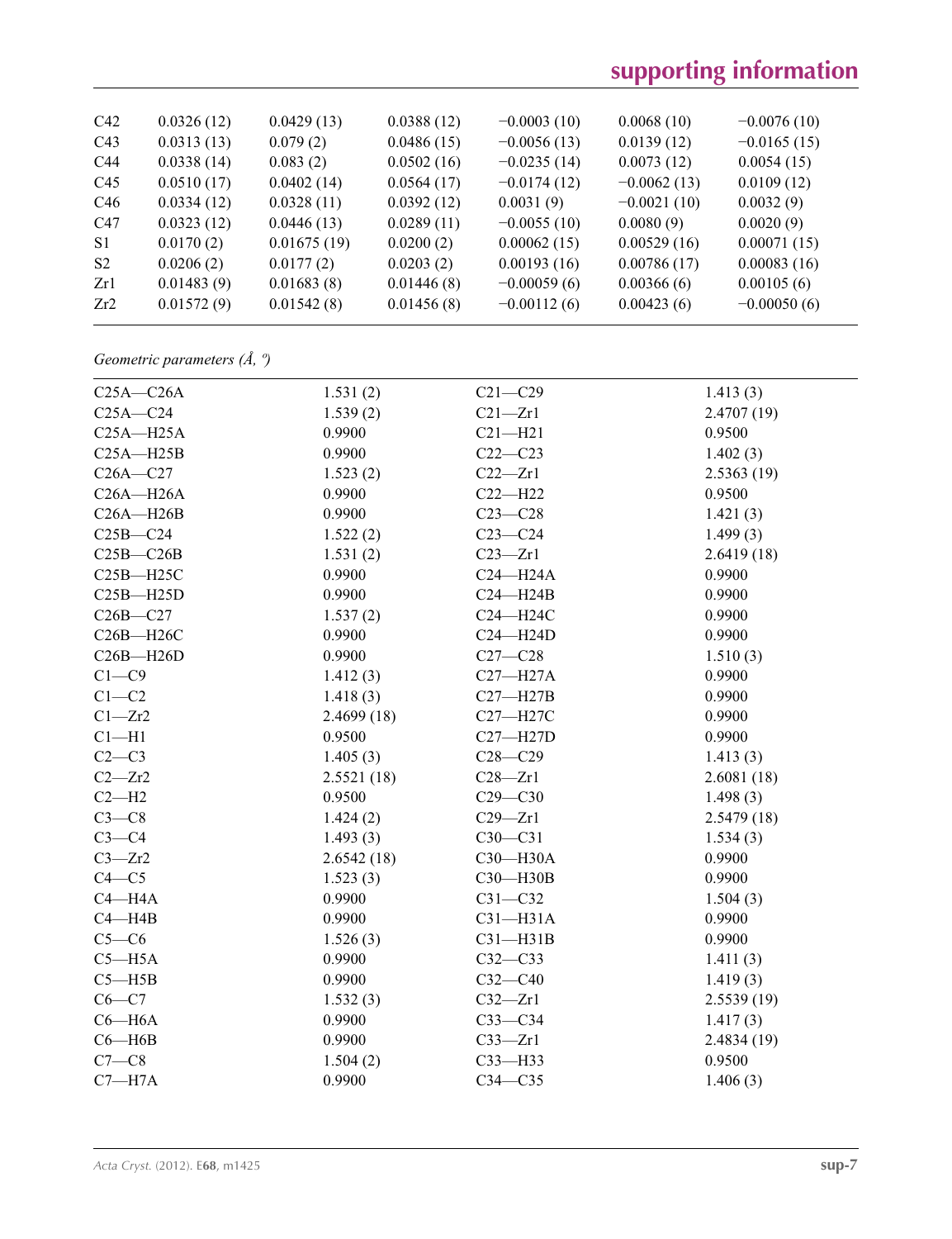| $C7 - H7B$           | 0.9900             | $C34 - Zr1$        | 2.5463(19) |
|----------------------|--------------------|--------------------|------------|
| $C8-C9$              | 1.416(3)           | C34-H34            | 0.9500     |
| $C8 - Zr2$           | 2.5984(18)         | $C35 - C40$        | 1.423(3)   |
| $C9 - C10$           | 1.501(3)           | $C35-C36$          | 1.499(3)   |
| $C9 - Zr2$           | 2.5428(18)         | $C35 - Zr1$        | 2.6491(18) |
| $C10 - C11$          | 1.536(3)           | $C36-C37$          | 1.520(3)   |
| $C10 - H10A$         | 0.9900             | C36-H36A           | 0.9900     |
| $C10 - H10B$         | 0.9900             | C36-H36B           | 0.9900     |
| $C11 - C12$          | 1.501(3)           | $C37-C38$          | 1.518(3)   |
| $C11 - H11A$         | 0.9900             | C37-H37A           | 0.9900     |
| $C11 - H11B$         | 0.9900             | $C37 - H37B$       | 0.9900     |
| $C12 - C13$          | 1.411(3)           | $C38 - C39$        | 1.534(3)   |
| $C12 - C20$          | 1.417(3)           | C38-H38A           | 0.9900     |
| $C12 - Zr2$          | 2.5522(17)         | C38-H38B           | 0.9900     |
| $C13-C14$            | 1.418(3)           | $C39 - C40$        | 1.503(3)   |
| $C13 - Zr2$          | 2.4820(17)         | C39-H39A           | 0.9900     |
| $C13 - H13$          | 0.9500             | C39-H39B           | 0.9900     |
| $C14 - C15$          | 1.404(3)           | $C40 - Zr1$        | 2.6105(18) |
| $C14 - Zr2$          | 2.5396(18)         | $C41 - C46$        | 1.382(3)   |
| $C14 - H14$          | 0.9500             | $C41 - C42$        | 1.386(3)   |
| $C15 - C20$          | 1.419(3)           | $C41 - C47$        | 1.494(3)   |
| $C15-C16$            | 1.498(3)           | $C42 - C43$        | 1.380(4)   |
| $C15 - Zr2$          | 2.6339(18)         | $C42 - H42$        | 0.9500     |
| $C16 - C17$          | 1.517(3)           | $C43 - C44$        | 1.365(5)   |
| $C16 - H16A$         | 0.9900             | $C43 - H43$        | 0.9500     |
| $C16 - H16B$         | 0.9900             | $C44 - C45$        | 1.373(5)   |
| $C17 - C18$          | 1.506(3)           | C44-H44            | 0.9500     |
| $C17 - H17A$         | 0.9900             | $C45 - C46$        |            |
|                      | 0.9900             |                    | 1.392(4)   |
| $C17 - H17B$         |                    | $C45 - H45$        | 0.9500     |
| $C18 - C19$          | 1.555(3)<br>0.9900 | C46-H46            | 0.9500     |
| $C18 - H18A$         |                    | C47-H47A           | 0.9800     |
| $C18 - H18B$         | 0.9900             | $C47 - H47B$       | 0.9800     |
| $C19 - C20$          | 1.508(3)           | C47-H47C           | 0.9800     |
| C19-H19A             | 0.9900             | $S1 - Zr1$         | 2.4744(5)  |
| C19-H19B             | 0.9900             | $S1 - Zr2$         | 2.4757(5)  |
| $C20 - Zr2$          | 2.5956 (18)        | $S2 - Zr1$         | 2.4648(5)  |
| $C21 - C22$          | 1.413(3)           | $S2 - Zr2$         | 2.4684(5)  |
| $C26A - C25A - C24$  | 117.7(3)           | $C32 - C31 - H31A$ | 109.4      |
| C26A-C25A-H25A       | 107.9              | C30-C31-H31A       | 109.4      |
| $C24-C25A-H25A$      | 107.9              | $C32-C31-H31B$     | 109.4      |
| $C26A - C25A - H25B$ | 107.9              | $C30-C31-H31B$     | 109.4      |
| $C24-C25A-H25B$      | 107.9              | H31A-C31-H31B      | 108.0      |
| $H25A - C25A - H25B$ | 107.2              | $C33-C32-C40$      | 107.52(17) |
| $C27-C26A-C25A$      | 105.2(3)           | $C33 - C32 - C31$  | 126.76(18) |
| C27-C26A-H26A        | 110.7              | $C40 - C32 - C31$  | 125.72(18) |
| $C25A - C26A - H26A$ | 110.7              | $C33 - C32 - Zr1$  | 71.01 (11) |
| C27-C26A-H26B        | 110.7              | $C40 - C32 - Zr1$  | 76.26 (11) |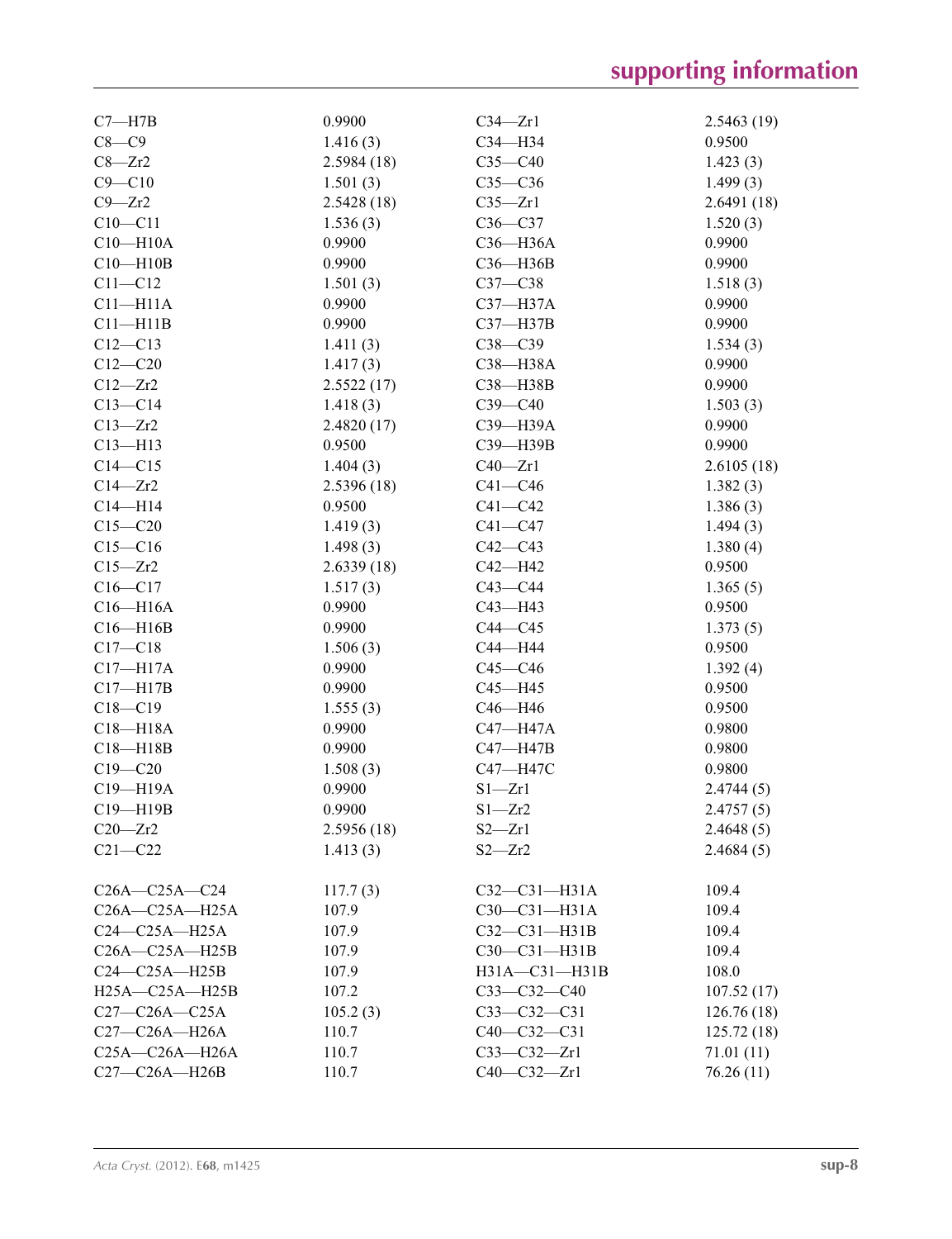| $C25A - C26A - H26B$ | 110.7      | $C31 - C32 - Zr1$  | 118.85(13) |
|----------------------|------------|--------------------|------------|
| H26A-C26A-H26B       | 108.8      | $C32 - C33 - C34$  | 108.38(17) |
| $C24-C25B-C26B$      | 102.7(3)   | $C32 - C33 - Zr1$  | 76.51(11)  |
| C24-C25B-H25C        | 111.2      | $C34-C33-Zr1$      | 76.09(11)  |
| C26B-C25B-H25C       | 111.2      | C32-C33-H33        | 125.8      |
| $C24-C25B-H25D$      | 111.2      | C34-C33-H33        | 125.8      |
| $C26B - C25B - H25D$ | 111.2      | $Zr1-C33-H33$      | 113.9      |
| H25C-C25B-H25D       | 109.1      | $C35-C34-C33$      | 108.15(16) |
| C25B-C26B-C27        | 117.7(4)   | $C35-C34-Zr1$      | 78.37 (11) |
| C25B-C26B-H26C       | 107.9      | $C33-C34-Zr1$      | 71.20 (11) |
| C27-C26B-H26C        | 107.9      | C35-C34-H34        | 125.9      |
| $C25B-C26B-H26D$     | 107.9      | C33-C34-H34        | 125.9      |
| $C27-C26B-H26D$      | 107.9      | $Zr1-C34-H34$      | 116.5      |
| H26C-C26B-H26D       | 107.2      | $C34 - C35 - C40$  | 107.77(16) |
| $C9-C1-C2$           | 108.54(17) | $C34 - C35 - C36$  | 129.39(17) |
| $C9 - C1 - Zr2$      | 76.50(11)  | $C40 - C35 - C36$  | 122.50(17) |
| $C2-C1-Zr2$          | 76.81(11)  | $C34-C35-Zr1$      | 70.30(10)  |
| $C9 - C1 - H1$       | 125.7      | $C40 - C35 - Zr1$  | 72.81 (10) |
| $C2-C1-H1$           | 125.7      | $C36 - C35 - Zr1$  | 127.59(12) |
| $Zr2-C1-H1$          | 113.3      | C35-C36-C37        | 110.20(16) |
| $C3-C2-C1$           | 108.07(16) | C35-C36-H36A       | 109.6      |
| $C3-C2-Zr2$          | 78.39 (11) | C37-C36-H36A       | 109.6      |
| $C1-C2-Zr2$          | 70.44(10)  | C35-C36-H36B       | 109.6      |
| $C3-C2-H2$           | 126.0      | C37-C36-H36B       | 109.6      |
| $C1-C2-H2$           | 126.0      | H36A-C36-H36B      | 108.1      |
| $Zr2-C2-H2$          | 117.2      | C38-C37-C36        | 110.35(17) |
| $C2-C3-C8$           | 107.62(16) | $C38 - C37 - H37A$ | 109.6      |
| $C2-C3-C4$           | 129.37(17) | C36-C37-H37A       | 109.6      |
| $C8-C3-C4$           | 122.64(17) | C38-C37-H37B       | 109.6      |
| $C2-C3-Zr2$          | 70.36(11)  | C36-C37-H37B       | 109.6      |
| $C8-C3-Zr2$          | 72.11 (10) | H37A-C37-H37B      | 108.1      |
| $C4 - C3 - Zr2$      | 128.37(13) | $C37 - C38 - C39$  | 111.68(18) |
| $C3-C4-C5$           | 109.63(16) | C37-C38-H38A       | 109.3      |
| $C3-C4-H4A$          | 109.7      | СЗ9-СЗ8-НЗ8А       | 109.3      |
| $C5-C4-H4A$          | 109.7      | C37-C38-H38B       | 109.3      |
| $C3-C4-H4B$          | 109.7      | C39-C38-H38B       | 109.3      |
| $C5-C4-HAB$          | 109.7      | H38A-C38-H38B      | 107.9      |
| HA—C4—H4B            | 108.2      | C40-C39-C38        | 111.53(16) |
| $C4-C5-C6$           | 110.04(17) | C40-C39-H39A       | 109.3      |
| $C4-C5-H5A$          | 109.7      | СЗ8-СЗ9-НЗ9А       | 109.3      |
| $C6-C5-H5A$          | 109.7      | C40-C39-H39B       | 109.3      |
| $C4-C5-HB$           | 109.7      | C38-C39-H39B       | 109.3      |
| $C6-C5-HSB$          | 109.7      | H39A-C39-H39B      | 108.0      |
| $H5A - C5 - H5B$     | 108.2      | $C32-C40-C35$      | 108.08(16) |
| $C5-C6-C7$           | 112.21(17) | $C32-C40-C39$      | 128.66(17) |
| $C5-C6-H6A$          | 109.2      | C35-C40-C39        | 122.41(17) |
| $C7-C6-H6A$          | 109.2      | $C32-C40-Zr1$      | 71.87(10)  |
| $C5-C6-HAB$          | 109.2      | $C35 - C40 - Zr1$  | 75.81 (10) |
|                      |            |                    |            |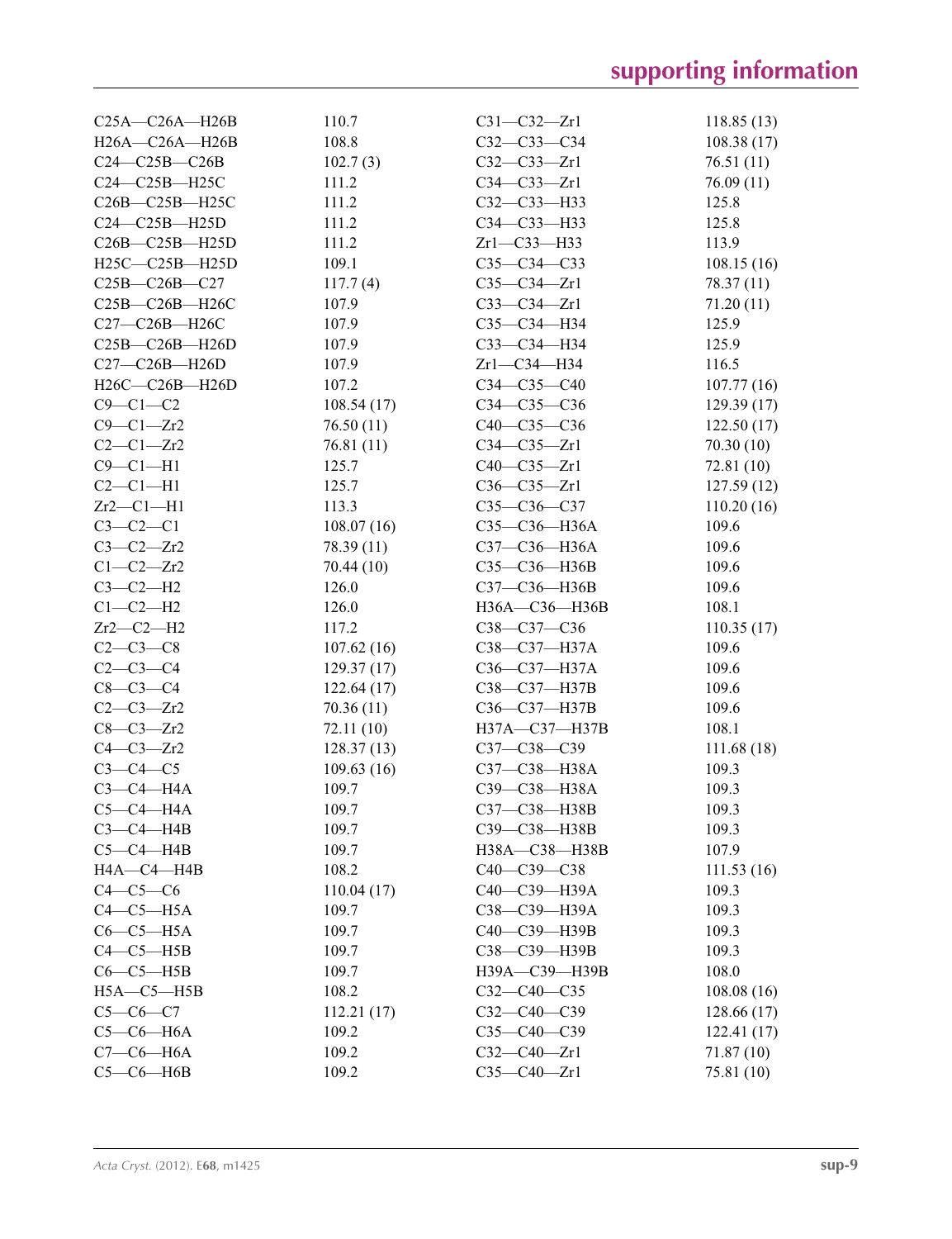| $C7-C6-H6B$        | 109.2      | $C39 - C40 - Zr1$ | 126.58(13)  |
|--------------------|------------|-------------------|-------------|
| $H6A - C6 - H6B$   | 107.9      | $C46 - C41 - C42$ | 118.5(2)    |
| $C8-C7-C6$         | 111.71(16) | $C46 - C41 - C47$ | 121.1(2)    |
| $C8-C7-H7A$        | 109.3      | $C42 - C41 - C47$ | 120.4(2)    |
| $C6-C7-H7A$        | 109.3      | C43-C42-C41       | 120.9(3)    |
| $C8-C7-H7B$        | 109.3      | C43-C42-H42       | 119.5       |
| $C6-C7-H7B$        | 109.3      | C41-C42-H42       | 119.5       |
| $H7A - C7 - H7B$   | 107.9      | $C44 - C43 - C42$ | 120.4(3)    |
| $C9 - C8 - C3$     | 108.38(16) | C44-C43-H43       | 119.8       |
| $C9 - C8 - C7$     | 128.31(16) | $C42 - C43 - H43$ | 119.8       |
| $C3 - C8 - C7$     | 122.55(17) | C43-C44-C45       | 119.7(3)    |
| $C9 - C8 - Zr2$    | 71.87 (10) | C43-C44-H44       | 120.2       |
| $C3-C8-Zr2$        | 76.44 (10) | C45-C44-H44       | 120.2       |
| $C7-C8-Zr2$        | 125.69(12) | C44-C45-C46       | 120.5(3)    |
| $C1-C9-C8$         | 107.25(16) | C44-C45-H45       | 119.8       |
| $C1 - C9 - C10$    | 126.46(17) | C46-C45-H45       | 119.8       |
| $C8 - C9 - C10$    | 126.29(17) | $C41 - C46 - C45$ | 120.1(2)    |
| $C1-C9-Zr2$        | 70.82(10)  | C41-C46-H46       | 120.0       |
| $C8-C9-Zr2$        | 76.19(10)  | C45-C46-H46       | 120.0       |
| $C10-C9-Zr2$       | 119.11(12) | C41-C47-H47A      | 109.5       |
| $C9 - C10 - C11$   | 112.09(15) | C41-C47-H47B      | 109.5       |
| C9-C10-H10A        | 109.2      | H47A-C47-H47B     | 109.5       |
| $C11 - C10 - H10A$ | 109.2      | C41-C47-H47C      | 109.5       |
| C9-C10-H10B        | 109.2      | H47A-C47-H47C     | 109.5       |
| $C11-C10-H10B$     | 109.2      | H47B-C47-H47C     | 109.5       |
| H10A-C10-H10B      | 107.9      | $Zr1 - S1 - Zr2$  | 90.427(15)  |
| $C12 - C11 - C10$  | 110.96(15) | $Zr1 - S2 - Zr2$  | 90.824(15)  |
| $C12-C11-H11A$     | 109.4      | $S2 - Zr1 - C21$  | 129.41(5)   |
| $C10-C11-H11A$     | 109.4      | $S2 - Zr1 - S1$   | 89.383 (15) |
| $C12-C11-H11B$     | 109.4      | $C21 - Zr1 - S1$  | 93.11(5)    |
| $C10-C11-H11B$     | 109.4      | $S2 - Zr1 - C33$  | 93.72(5)    |
| H11A-C11-H11B      | 108.0      | $C21 - Zr1 - C33$ | 120.12(7)   |
| $C13-C12-C20$      | 107.18(16) | $S1 - Zr1 - C33$  | 131.65(5)   |
| $C13 - C12 - C11$  | 126.39(17) | $S2 - Zr1 - C22$  | 97.31(5)    |
| $C20-C12-C11$      | 126.43(17) | $C21 - Zr1 - C22$ | 32.76(7)    |
| $C13 - C12 - Zr2$  | 71.00 (10) | $S1 - Zr1 - C22$  | 86.40(5)    |
| $C20 - C12 - Zr2$  | 75.72 (10) | $C33 - Zr1 - C22$ | 140.52(6)   |
| $C11 - C12 - Zr2$  | 118.65(12) | $S2 - Zr1 - C34$  | 86.16(4)    |
| $C12-C13-C14$      | 108.48(16) | $C21 - Zr1 - C34$ | 142.41(7)   |
| $C12 - C13 - Zr2$  | 76.48 (10) | $S1 - Zr1 - C34$  | 99.79(4)    |
| $C14 - C13 - Zr2$  | 75.84 (10) | $C33 - Zr1 - C34$ | 32.71(6)    |
| $C12 - C13 - H13$  | 125.8      | $C22 - Zr1 - C34$ | 172.97(6)   |
| $C14 - C13 - H13$  | 125.8      | $S2 - Zr1 - C29$  | 127.41(5)   |
| $Zr2-C13-H13$      | 114.2      | $C21 - Zr1 - C29$ | 32.67(6)    |
| $C15-C14-C13$      | 108.06(16) | $S1 - Zr1 - C29$  | 124.97(5)   |
| $C15 - C14 - Zr2$  | 77.99 (11) | $C33 - Zr1 - C29$ | 89.95(6)    |
| $C13 - C14 - Zr2$  | 71.38(10)  | $C22 - Zr1 - C29$ | 53.71 (6)   |
| $C15-C14-H14$      | 126.0      | $C34 - Zr1 - C29$ | 119.41(6)   |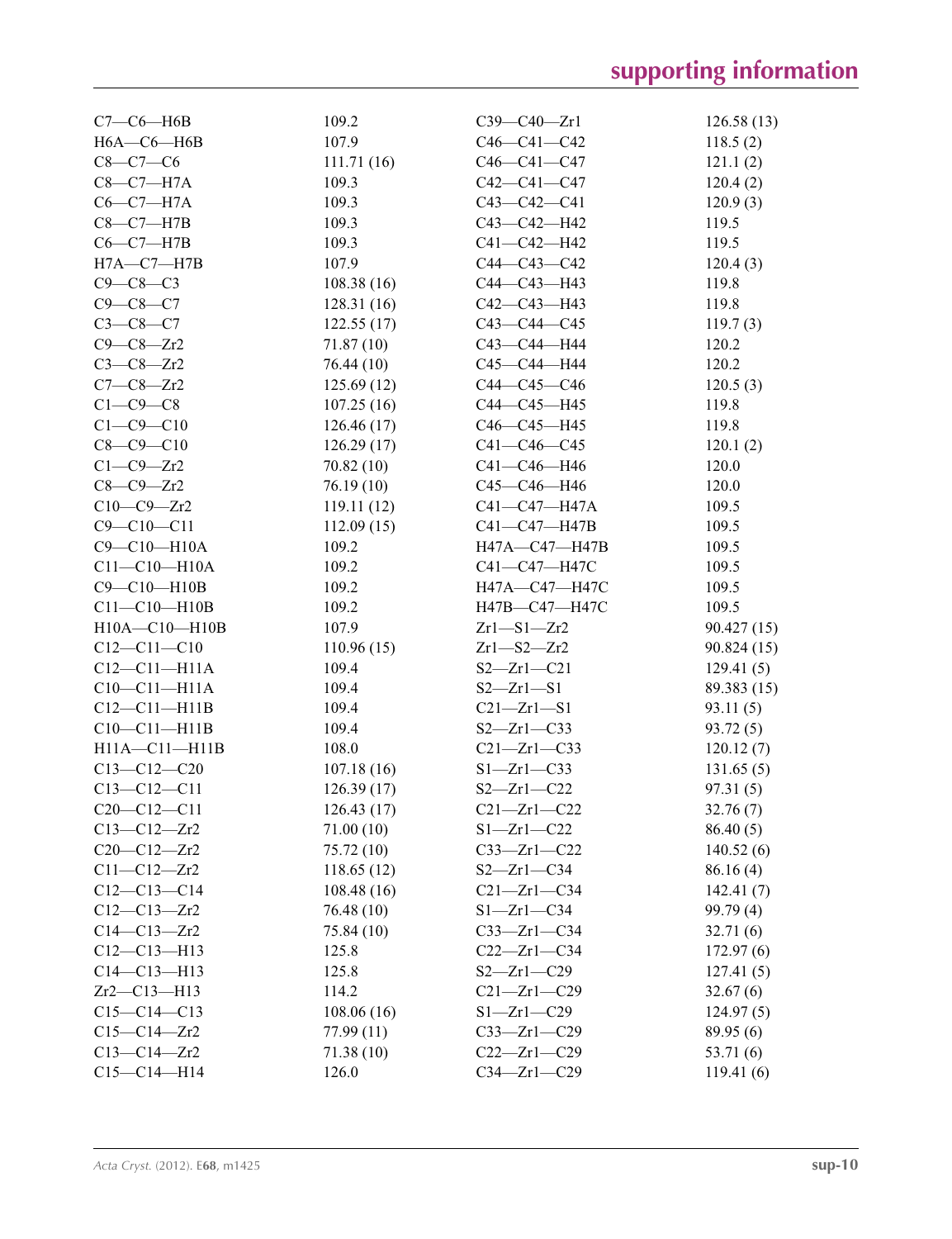| $C13 - C14 - H14$  | 126.0      | $S2 - Zr1 - C32$  | 125.62(5)   |
|--------------------|------------|-------------------|-------------|
| $Zr2-C14-H14$      | 116.7      | $C21 - Zr1 - C32$ | 91.02(7)    |
| $C14-C15-C20$      | 107.71(16) | $S1 - Zr1 - C32$  | 127.88(4)   |
| $C14 - C15 - C16$  | 128.51(17) | $C33 - Zr1 - C32$ | 32.49(6)    |
| $C20-C15-C16$      | 123.43(17) | $C22 - Zr1 - C32$ | 119.96(6)   |
| $C14 - C15 - Zr2$  | 70.58(10)  | $C34 - Zr1 - C32$ | 53.45 (6)   |
| $C20 - C15 - Zr2$  | 72.77 (10) | $C29 - Zr1 - C32$ | 66.57(6)    |
| $C16 - C15 - Zr2$  | 127.54(12) | $S2 - Zr1 - C28$  | 95.81(4)    |
| $C15-C16-C17$      | 111.01(17) | $C21 - Zr1 - C28$ | 53.08(6)    |
| $C15 - C16 - H16A$ | 109.4      | $S1 - Zr1 - C28$  | 139.01(5)   |
| $C17 - C16 - H16A$ | 109.4      | $C33 - Zr1 - C28$ | 88.67 (6)   |
| $C15-C16-H16B$     | 109.4      | $C22 - Zr1 - C28$ | 52.62(6)    |
| $C17-C16-H16B$     | 109.4      | $C34 - Zr1 - C28$ | 121.08(6)   |
| H16A-C16-H16B      | 108.0      | $C29 - Zr1 - C28$ | 31.78(6)    |
| $C18-C17-C16$      | 111.10(19) | $C32 - Zr1 - C28$ | 80.41(6)    |
| $C18 - C17 - H17A$ | 109.4      | $S2 - Zr1 - C40$  | 138.74(4)   |
| $C16 - C17 - H17A$ | 109.4      | $C21 - Zr1 - C40$ | 91.20(7)    |
| C18-C17-H17B       | 109.4      | $S1 - Zr1 - C40$  | 96.07(4)    |
| $C16 - C17 - H17B$ | 109.4      | $C33 - Zr1 - C40$ | 53.16(6)    |
| H17A-C17-H17B      | 108.0      | $C22 - Zr1 - C40$ | 123.79(6)   |
| $C17 - C18 - C19$  | 112.46(19) | $C34 - Zr1 - C40$ | 52.59(6)    |
| $C17 - C18 - H18A$ | 109.1      | $C29 - Zr1 - C40$ | 81.43 (6)   |
| $C19 - C18 - H18A$ | 109.1      | $C32 - Zr1 - C40$ | 31.87(6)    |
| $C17 - C18 - H18B$ | 109.1      | $C28 - Zr1 - C40$ | 105.89(6)   |
| C19-C18-H18B       | 109.1      | $S2 - Zr1 - C23$  | 79.60 (4)   |
| H18A-C18-H18B      | 107.8      | $C21 - Zr1 - C23$ | 52.77(6)    |
| $C20-C19-C18$      | 110.16(17) | $S1 - Zr1 - C23$  | 111.74(5)   |
| C20-C19-H19A       | 109.6      | $C33 - Zr1 - C23$ | 116.28(6)   |
| $C18 - C19 - H19A$ | 109.6      | $C22 - Zr1 - C23$ | 31.33(6)    |
| C20-C19-H19B       | 109.6      | $C34 - Zr1 - C23$ | 145.01(6)   |
| C18-C19-H19B       | 109.6      | $C29 - Zr1 - C23$ | 52.55(6)    |
| H19A-C19-H19B      | 108.1      | $C32 - Zr1 - C23$ | 111.73(6)   |
| $C12-C20-C15$      | 108.46(16) | $C28 - Zr1 - C23$ | 31.41(6)    |
| $C12-C20-C19$      | 128.45(17) | $C40 - Zr1 - C23$ | 133.87(6)   |
| $C15-C20-C19$      | 122.33(17) | $S2 - Zr1 - C35$  | 110.94(4)   |
| $C12-C20-Zr2$      | 72.35(10)  | $C21 - Zr1 - C35$ | 119.37(6)   |
| $C15 - C20 - Zr2$  | 75.75 (10) | $S1 - Zr1 - C35$  | 81.18(4)    |
| $C19 - C20 - Zr2$  | 125.86(13) | $C33 - Zr1 - C35$ | 52.79(6)    |
| $C22-C21-C29$      | 108.69(18) | $C22 - Zr1 - C35$ | 148.84(6)   |
| $C22-C21-Zr1$      | 76.17(11)  | $C34 - Zr1 - C35$ | 31.32(6)    |
| $C29 - C21 - Zr1$  | 76.67(11)  | $C29 - Zr1 - C35$ | 112.61(6)   |
| $C22-C21-H21$      | 125.7      | $C32 - Zr1 - C35$ | 52.44(6)    |
| $C29 - C21 - H21$  | 125.7      | $C28 - Zr1 - C35$ | 132.85(6)   |
| $Zr1-C21-H21$      | 113.8      | $C40 - Zr1 - C35$ | 31.38(6)    |
| $C23 - C22 - C21$  | 107.98(18) | $C23 - Zr1 - C35$ | 163.98(6)   |
| $C23 - C22 - Zr1$  | 78.49 (11) | $S2 - Zr2 - C1$   | 93.14(5)    |
| $C21 - C22 - Zr1$  | 71.07(11)  | $S2 - Zr2 - S1$   | 89.273 (15) |
| C23-C22-H22        | 126.0      | $Cl - Zr2 - S1$   | 132.29(5)   |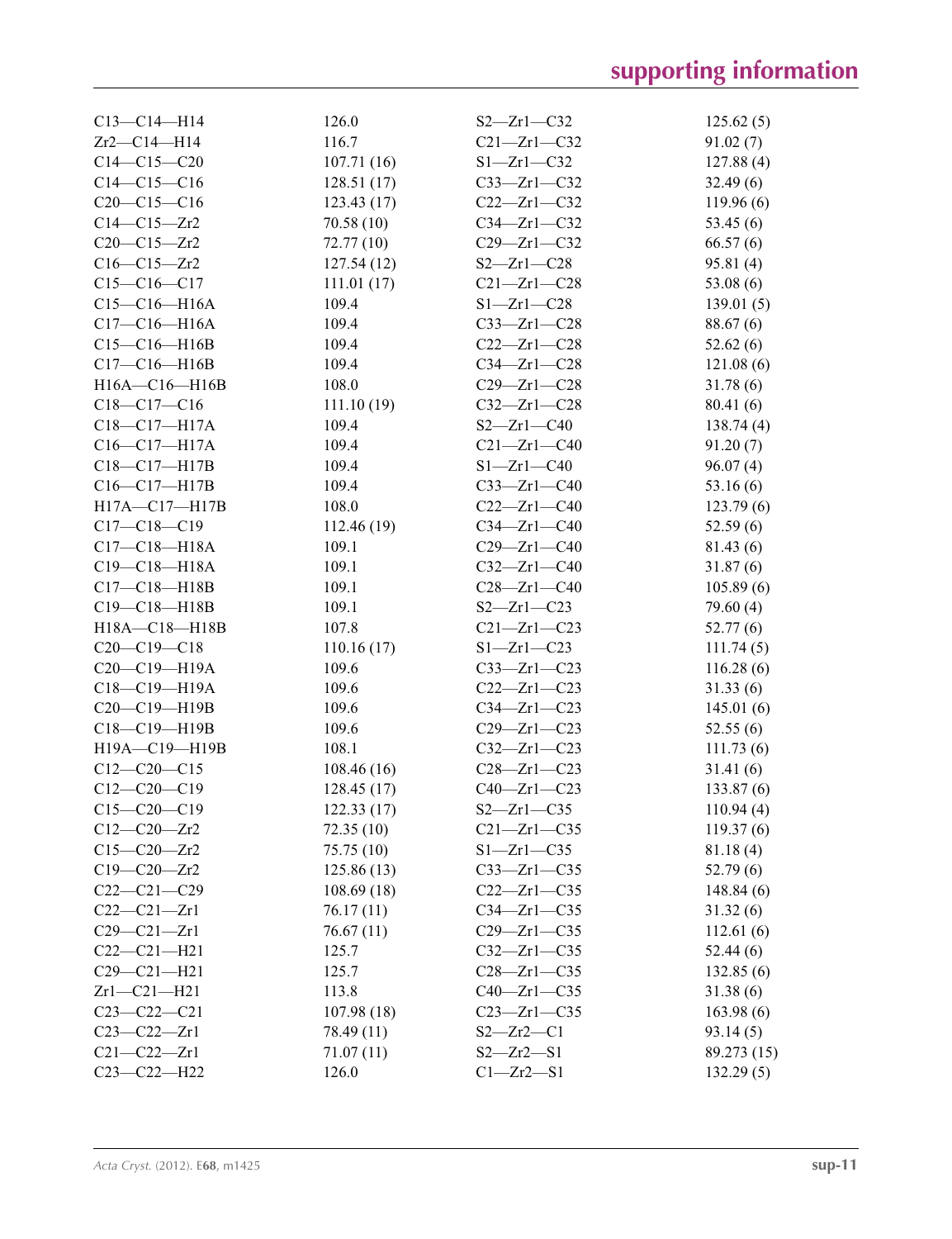| $C21 - C22 - H22$                                    | 126.0       | $S2 - Zr2 - C13$  | 130.15(5)             |
|------------------------------------------------------|-------------|-------------------|-----------------------|
| $Zr1-C22-H22$                                        | 116.5       | $C1 - Zr2 - C13$  | 119.74(6)             |
| $C22-C23-C28$                                        | 107.79(18)  | $S1 - Zr2 - C13$  | 93.18(4)              |
| $C22-C23-C24$                                        | 129.78(19)  | $S2 - Zr2 - C14$  | 97.95(4)              |
| $C28 - C23 - C24$                                    | 122.13(19)  | $Cl - Zr2 - Cl4$  | 139.48(6)             |
| $C22-C23-Zr1$                                        | 70.18(11)   | $S1 - Zr2 - C14$  | 86.88(4)              |
| $C28 - C23 - Zr1$                                    | 72.99(11)   | $C13 - Zr2 - C14$ | 32.78(6)              |
| $C24-C23-Zr1$                                        | 127.26(13)  | $S2 - Zr2 - C9$   | 125.51(4)             |
| $C23-C24-C25B$                                       | 114.2(3)    | $Cl - Zr2 - C9$   | 32.69(6)              |
| $C23-C24-C25A$                                       | 109.5(2)    | $S1 - Zr2 - C9$   | 127.22(4)             |
| C23-C24-H24A                                         | 109.8       | $C13 - Zr2 - C9$  | 91.07(6)              |
| C <sub>25</sub> B-C <sub>24</sub> -H <sub>24</sub> A | 127.8       | $C14 - Zr2 - C9$  | 119.98(6)             |
| $C25A - C24 - H24A$                                  | 109.8       | $S2 - Zr2 - C2$   | 84.28 (4)             |
| $C23-C24-H24B$                                       | 109.8       | $C1 - Zr2 - C2$   | 32.75(6)              |
| $C25B-C24-H24B$                                      | 82.0        | $S1 - Zr2 - C2$   | 100.62(5)             |
| $C25A - C24 - H24B$                                  | 109.8       | $C13 - Zr2 - C2$  | 143.25(6)             |
| $H24A - C24 - H24B$                                  | 108.2       | $C14 - Zr2 - C2$  | 172.23(6)             |
| C23-C24-H24C                                         | 108.7       | $C9 - Zr2 - C2$   | 53.61 $(6)$           |
| C25B-C24-H24C                                        | 108.7       | $S2 - Zr2 - C12$  | 128.41(4)             |
| $C25A - C24 - H24C$                                  | 84.7        | $Cl - Zr2 - Cl2$  | 89.44 (6)             |
| H24B-C24-H24C                                        | 130.6       | $S1 - Zr2 - C12$  | 124.79(4)             |
| $C23-C24-H24D$                                       | 108.7       | $C13 - Zr2 - C12$ | 32.52(6)              |
| $C25B-C24-H24D$                                      | 108.7       | $C14 - Zr2 - C12$ | 53.60 $(6)$           |
| $C25A - C24 - H24D$                                  | 133.0       | $C9 - Zr2 - C12$  | 66.68(6)              |
| $H24A - C24 - H24D$                                  | 81.3        | $C2 - Zr2 - C12$  |                       |
| $H24C-C24-H24D$                                      | 107.6       | $S2 - Zr2 - C20$  | 119.37(6)<br>96.68(4) |
|                                                      |             |                   |                       |
| $C28-C27-C26A$                                       | 113.3(2)    | $C1 - Zr2 - C20$  | 87.44(6)              |
| $C28-C27-C26B$                                       | 106.8(3)    | $S1 - Zr2 - C20$  | 139.56(4)             |
| C28-C27-H27A                                         | 108.9       | $C13 - Zr2 - C20$ | 53.20(6)              |
| C26A-C27-H27A                                        | 108.9       | $C14 - Zr2 - C20$ | 52.70(6)              |
| C26B-C27-H27A                                        | 136.6       | $C9 - Zr2 - C20$  | 80.33(6)              |
| C28-C27-H27B                                         | 108.9       | $C2 - Zr2 - C20$  | 119.74(6)             |
| C26A-C27-H27B                                        | 108.9       | $C12 - Zr2 - C20$ | 31.94(6)              |
| C26B-C27-H27B                                        | 82.6        | $S2 - Zr2 - C8$   | 136.81(4)             |
| H27A-C27-H27B                                        | 107.7       | $C1 - Zr2 - C8$   | 53.32(6)              |
| C28-C27-H27C                                         | 110.4       | $S1 - Zr2 - C8$   | 95.29(4)              |
| C26A-C27-H27C                                        | 79.0        | $C13 - Zr2 - C8$  | 92.54(6)              |
| C <sub>26</sub> B-C <sub>27</sub> -H <sub>27</sub> C | 110.4       | $C14 - Zr2 - C8$  | 125.15(6)             |
| H27B-C27-H27C                                        | 132.2       | $C9 - Zr2 - C8$   | 31.94(6)              |
| C <sub>28</sub> -C <sub>27</sub> -H <sub>27</sub> D  | 110.4       | $C2 - Zr2 - C8$   | 52.64(6)              |
| C26A-C27-H27D                                        | 129.3       | $C12 - Zr2 - C8$  | 82.58 (6)             |
| $C26B - C27 - H27D$                                  | 110.4       | $C20 - Zr2 - C8$  | 106.67(6)             |
| $H27A - C27 - H27D$                                  | 79.1        | $S2 - Zr2 - C15$  | 80.34(4)              |
| H27C-C27-H27D                                        | 108.6       | $Cl - Zr2 - C15$  | 114.95(6)             |
| $C29 - C28 - C23$                                    | 108.41(17)  | $S1 - Zr2 - C15$  | 112.42(4)             |
| $C29 - C28 - C27$                                    | 128.33 (18) | $C13 - Zr2 - C15$ | 52.93(6)              |
| $C23 - C28 - C27$                                    | 122.78(18)  | $C14 - Zr2 - C15$ | 31.43(6)              |
| $C29 - C28 - Zr1$                                    | 71.76 (10)  | $C9 - Zr2 - C15$  | 111.73(6)             |